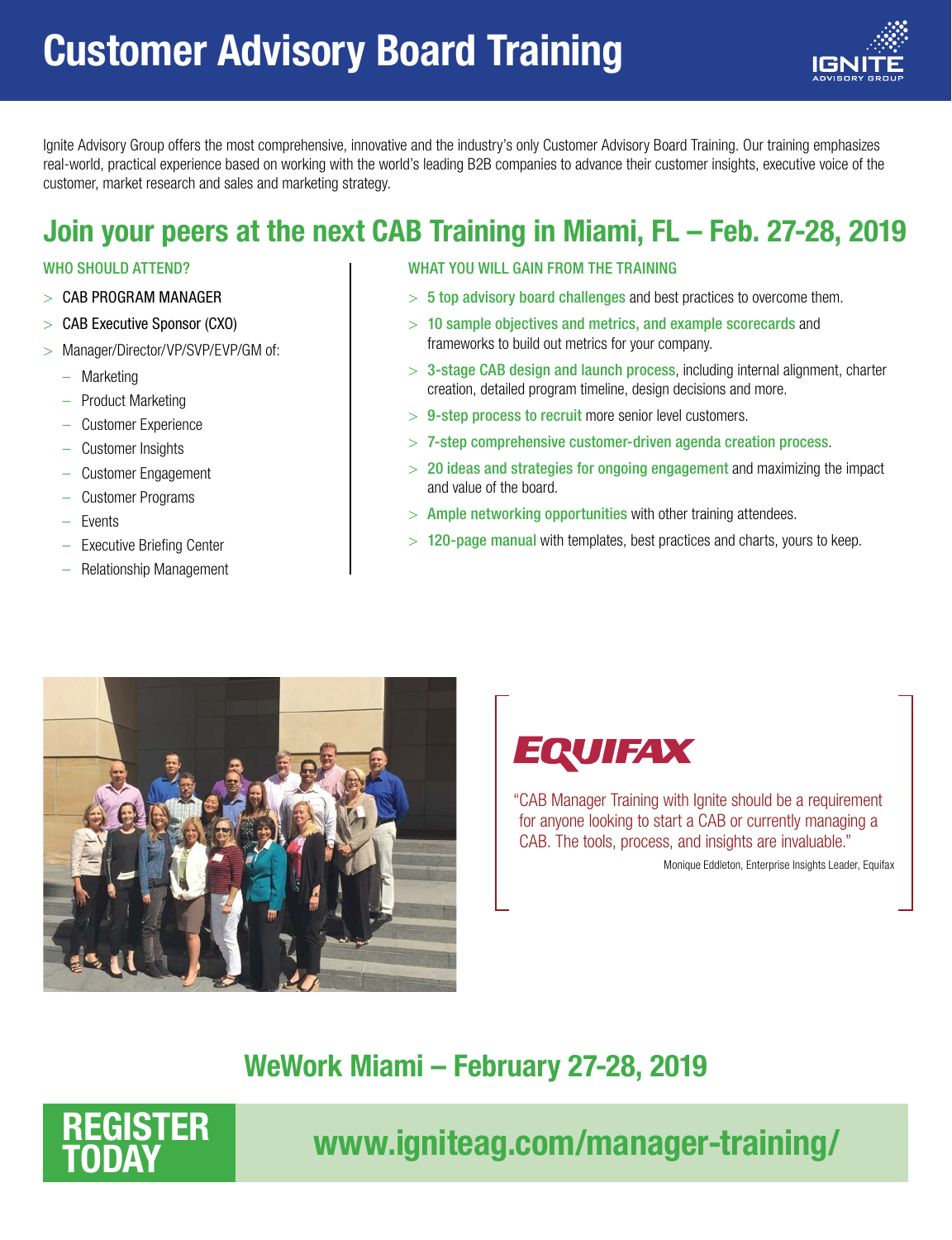## CAB Manager Training Agenda

#### DAY 1 – WEDNESDAY, FEBRUARY 27, 2019

| 9:30a.m.    | <b>WELCOME, OBJECTIVES AND INTRODUCTIONS</b>                                                                                                                                                                                             |
|-------------|------------------------------------------------------------------------------------------------------------------------------------------------------------------------------------------------------------------------------------------|
| 10:00 a.m.  | <b>CAB OVERVIEW</b><br>CAB definition, benefits, types, maturity levels, engagement<br>spectrum, internal positioning, key challenges, overall best<br>practices                                                                         |
| 11:00 a.m.  | <b>BREAK</b>                                                                                                                                                                                                                             |
| 11:20 a.m.  | SETTING THE RIGHT CAB OBJECTIVES AND<br><b>CREATING RELEVANT ROI METRICS</b><br>Alignment to business strategy, theme, success metrics,<br>CAB impact<br>Exercise: CAB Objectives & ROI                                                  |
| 12:30 p.m.  | LUNCH*                                                                                                                                                                                                                                   |
| 1:30 p.m.   | <b>CAB DESIGN, INFRASTRUCTURE</b><br>CAB design overview, sphere of influence, CAB design<br>decisions<br><b>Exercise: CAB Decisions</b>                                                                                                 |
| $2:15$ p.m. | <b>CAB CHARTER AND PROJECT PLAN</b><br>Process of creating a charter, developing a 12-month<br>program plan                                                                                                                              |
| 2:30 p.m.   | <b>MANAGING THE RECRUITMENT PHASE</b><br>Member selection criteria, recruitment documentation,<br>recruitment process<br><b>Exercise: Recruiting Challenges</b>                                                                          |
| 3:30 p.m.   | <b>RRFAK</b>                                                                                                                                                                                                                             |
| 3:45 p.m.   | <b>AGENDA CREATION AND PREPARING FOR THE</b><br><b>CAB MEETING</b><br>Agenda creation process, discussion guide, content<br>development, key milestones, internal preparation prior to<br>meeting<br>Exercise: Design a breakout session |
| 4:30 p.m.   | <b>MEETING INVITATION, MEETING KIT &amp;</b><br><b>SOCIAL ACTIVITIES</b><br>Creating the content for the meeting, planning social<br>networking opportunities                                                                            |
| 4:45 p.m.   | <b>WRAP UP DAY 1</b>                                                                                                                                                                                                                     |

5:00 p.m. ADJOURN

5:15-6:30 p.m. NETWORKING HAPPY HOUR

Venue TBD (Cash Bar. Ignite to provide appetizers.)

#### DAY 2 – THURSDAY, FEBRUARY 28, 2019

| 9:30a.m.     | <b>MEETING FACILITATION</b>                                                                                                                                                                                                                                                                                                                                                                                  |
|--------------|--------------------------------------------------------------------------------------------------------------------------------------------------------------------------------------------------------------------------------------------------------------------------------------------------------------------------------------------------------------------------------------------------------------|
|              | Facilitation terminology, facilitation process, role of<br>the facilitator, key facilitation techniques, preparing for<br>facilitated sessions<br>Exercise: Skills Quiz, Active Listening                                                                                                                                                                                                                    |
| $11:20$ a.m. | <b>INSIGHTS REPORT, ACTION TRACKING</b><br>Meeting insights report, tracking key actions                                                                                                                                                                                                                                                                                                                     |
| $11:30$ a.m. | <b>BREAK</b>                                                                                                                                                                                                                                                                                                                                                                                                 |
| $11:45$ a.m. | <b>MANAGING THE CAB FOR OPTIMAL PERFORMANCE -</b><br><b>CONTINUOUS ENGAGEMENT, MEMBERSHIP AND</b><br><b>GENERATING VALUE</b><br>Engagement plan, subcommittee charter and structure,<br>optimal interaction cadence and frequency, member<br>ranking, member rotation, CAB online communities,<br>leveraging CAB value, marketing deliverables, managing<br>multiple CABs<br>Exercise: Design a Subcommittee |
| 12:45 p.m.   | <b>WRAP UP AND FEEDBACK</b>                                                                                                                                                                                                                                                                                                                                                                                  |
| 1:00 p.m.    | DEPARTURES                                                                                                                                                                                                                                                                                                                                                                                                   |



\* Lunch is included for all participants.

#### IGNITE ADVISORY GROUP NEW JERSEY | LONDON



model <www.igniteag.com>